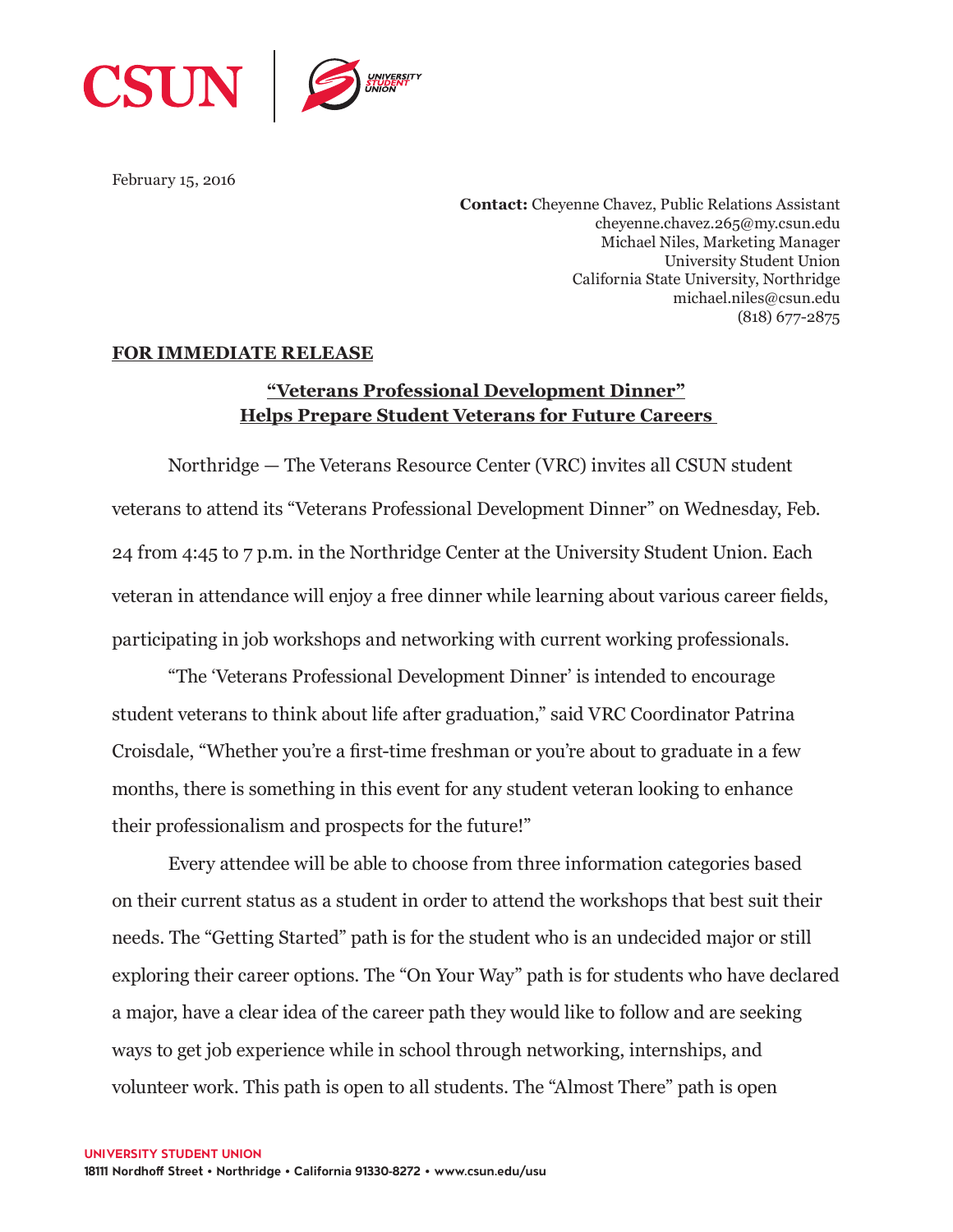

only to seniors who plan to graduate in the next few months and need to prepare for their career search and become interview ready.

There will be a variety of workshops offered including "Career Options", "Professional Networking Strategies" and "How To Be Interview Ready". There will also be a range of round table discussions featuring professionals from a variety of backgrounds, including business marketing, public health, liberal arts, law and more.

CSUN student veterans interested in attending the "Veterans Professional Development Dinner" can register at www.csun.edu/vrc/events/veterans-professionaldevelopment-dinner/rsvp. For more information on this event or the VRC, please visit www.csun.edu/vrc.

###

*The University Student Union (USU) is committed to inclusion, diversity and personal growth for all students while providing services such as study areas, a computer lab, TV lounge, games room and wireless printing kiosks in addition to a variety of food options and a wide range of events. The USU includes the Student Recreation Center, Oasis Wellness Center, Pride Center and Veterans Resource Center. To learn more, please visit www.csun.edu/usu.*